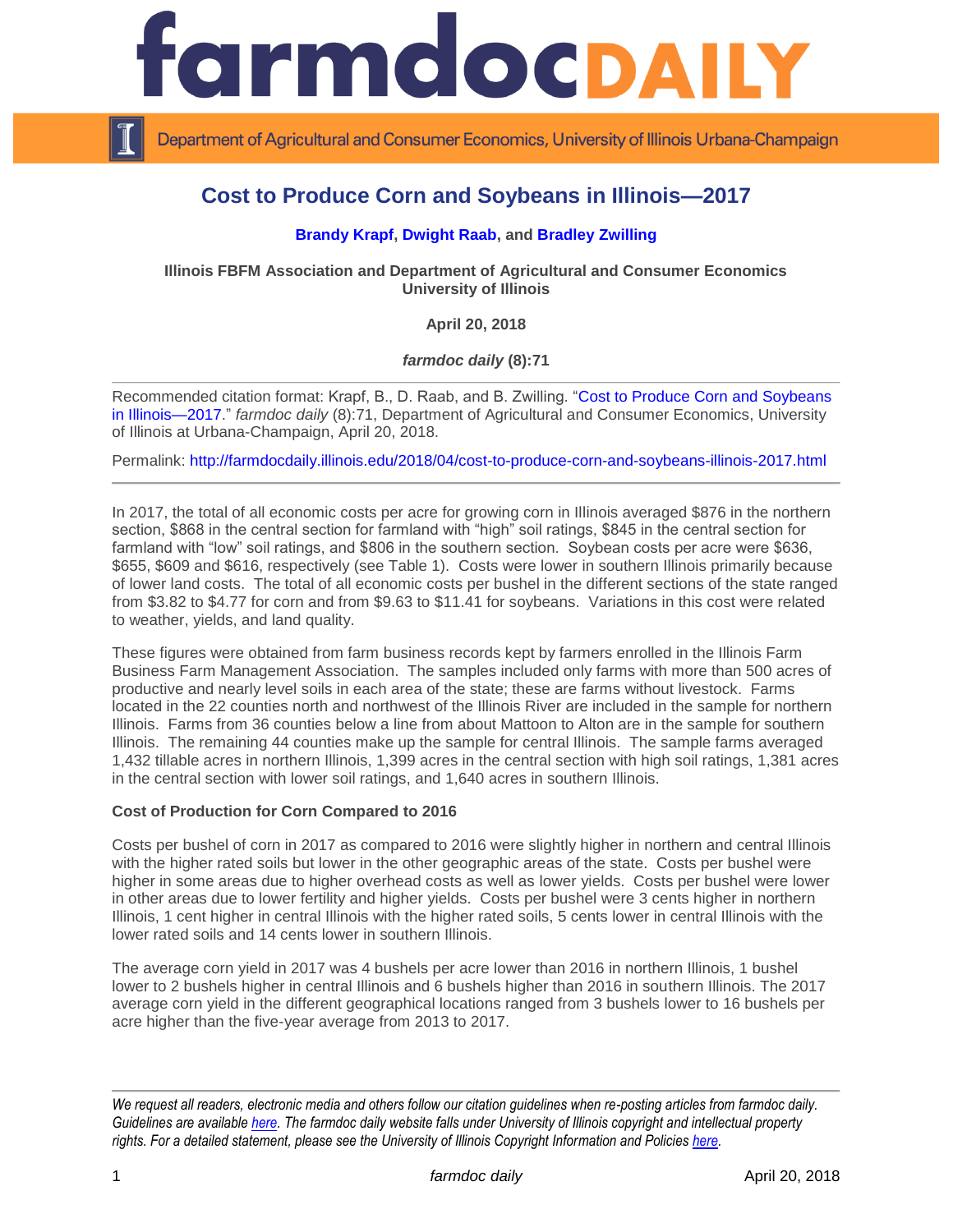Costs per acre were mostly unchanged in all the different geographic regions in Illinois compared to 2016. Across the state, total costs per acre to produce corn varied from a 1 percent decrease to a 1 percent increase. Fertility and land costs decreased while drying, and nonland interest costs increased.

## **Cost of Production for Soybeans Compared to 2016**

Production costs per bushel of soybeans in 2017 increased in all areas of the as compared to 2016. Costs per bushel increased due to higher pesticide costs and lower yields. Soybean yields were lower when compared to the year before. Soybean yields ranged from 1 to 7 bushels per acre lower in 2017 compared to 2016. Changes in costs per bushel ranged from 18 cents higher in central Illinois with higher rated soils to \$1.11 higher in northern Illinois.

Total costs per acre decreased in northern and central Illinois with lower rated soils while total costs increased in the other geographic regions of the state when compared to 2016. Costs decreased \$2 per acre in northern Illinois and central Illinois with the lower rated soils while costs increased \$4 per acre in central Illinois with the higher rated soils and \$13 per acre in southern Illinois. Average soybean yields in the different areas ranged from 2 bushels lower to 3 bushels per acre higher than the five-year average from 2013 to 2017.

#### **State Averages**

Total costs to produce corn for all combined areas of the state were \$856 per acre. This figure was similar to the year before. Variable costs decreased \$6 per acre or 1 percent, other nonland costs increased \$8 per acre, and land costs decreased \$5 per acre. In 2017, cash costs accounted for 46 percent of the total cost of production for corn, other nonland costs were 29 percent, and land costs were 25 percent. The average corn yield for all combined areas of the state was 216 bushels per acre resulting in a total cost of production of \$3.96 per bushel. The average corn yield was the highest on record. Total costs per acre were the lowest in the last six years while total costs per bushel were the lowest in the last nine years.

Total cost per acre to produce soybeans increased, from \$633 per acre in 2016 to \$637 per acre in 2017. Pesticides, nonland interest, and overhead costs accounted for most of the increase. Variable costs accounted for 32 percent of the total cost of production for soybeans, other nonland costs 34 percent and land costs 33 percent. The average soybean yield for all combined areas of the state was 62 bushels per acre resulting in a total cost of production of \$10.27 per bushel. The average soybean yield was the second highest on record. The cost per bushel to raise soybeans the last five years averaged \$10.68 per bushel.

Forecasts for Illinois production costs in 2018 look to be less using Gary Schnitkey's 2018 crop budgets and the USDA's Cost-of-Production Forecasts as a guide. For corn, 2018 variable costs are projected to decrease 2 percent, mainly due to soil fertility costs. For 2018, soybeans have a larger projected decrease of variable costs of 4 percent. This decrease is also primarily due to soil fertility costs. With tightening margins, these decreases are needed. However, additional cutting of overhead and land costs will need to occur to make returns more profitable in 2018.

The author would like to acknowledge that data used in this study comes from the local Farm Business Farm Management (FBFM) Associations across the State of Illinois. Without their cooperation, information as comprehensive and accurate as this would not be available for educational purposes. FBFM, which consists of 5,500 plus farmers and 60 plus professional field staff, is a not-for-profit organization available to all farm operators in Illinois. FBFM field staff provide on-farm counsel with computerized recordkeeping, farm financial management, business entity planning and income tax management. For more information, please contact the State FBFM Office located at the University of Illinois Department of Agricultural and Consumer Economics at 217-333-5511 or visit the FBFM website at www.fbfm.org.

A more complete discussion of how some of the costs are calculated can be found [here](http://farmdoc.illinois.edu/manage/corn_soybeans_costs.pdf) under Illinois Farm Management Handbook in the management section of *farmdoc*.